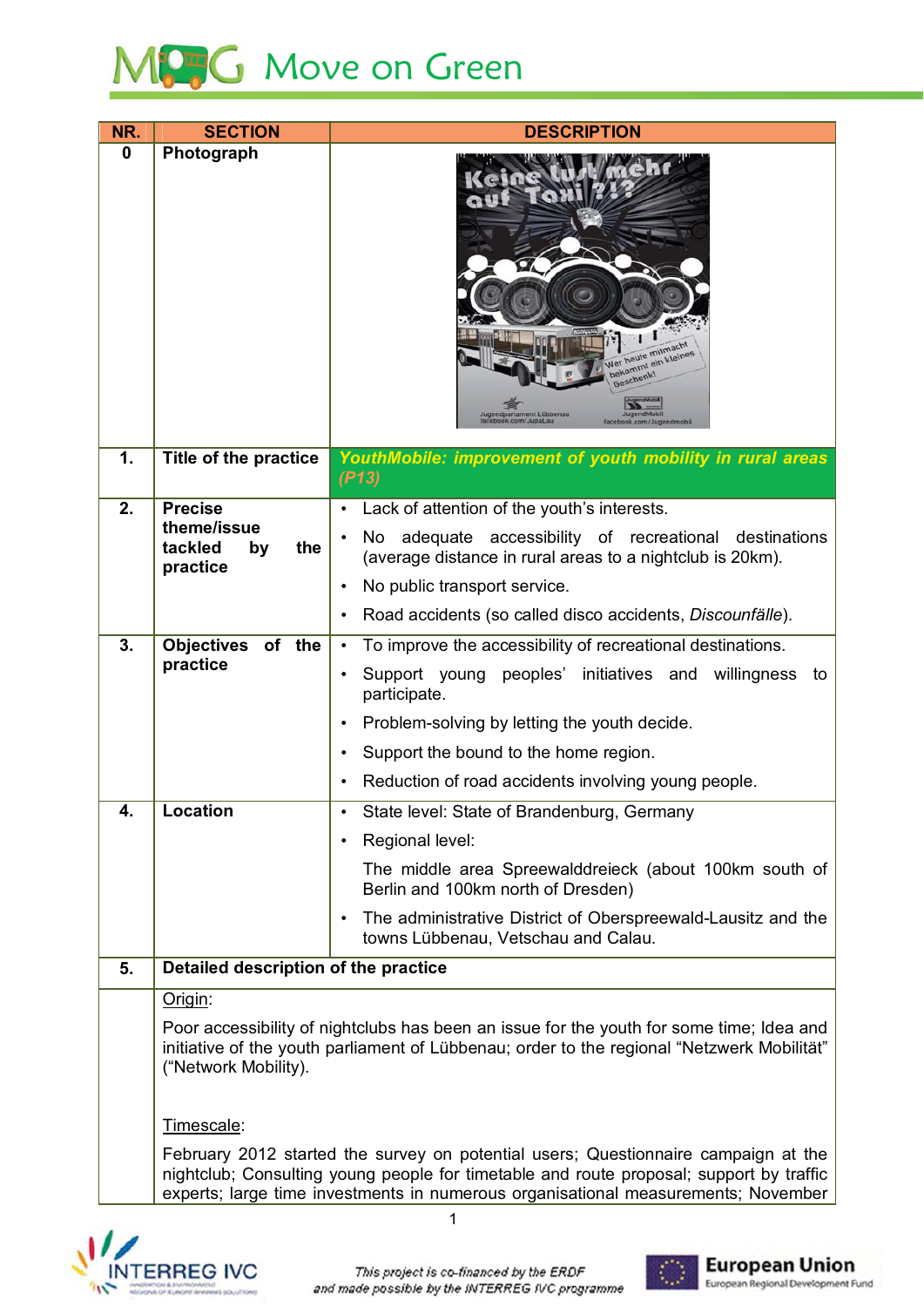

2012 start of the ticket sales by the youth; first trip on the 17<sup>th</sup> November 2012; February and May 2013 second and third trip; May 2013 scheduling of further trips.

Bodies involved/implementation:

The vouth, municipalities, transport companies, club owner and consulting expertise among other.

The operation and the content of the mobility solution:

Pick-up at 22 p.m., Drop-off at 2 a.m. and 4 a.m.; 4 intermediate stops; Ticket price 5.00 €; in addition a 50% discount on entrance fee for Discobus riders; Accompany by security personnel; Capacity of 65 Persons per trip; Bus provided by transport company; Transportation contract with the municipality.

## Legal framework:

Civil law, general administrative law, public transport law, passenger transportation law.

## Financial framework:

- Cost about 7,000  $\epsilon$  per year (bus rental, security personnel, about 8 trips per year).
- Revenues about 2,500 €.
- Deficit about 4,500  $\in$  (Start-up funding from the municipality).

## Use degree (%): users total population:

- About 6%.
- Capacity of the bus utilised to 100% (demand was much higher).
- Potential users about 2,000 (16 to 24 year olds).
- Population in middle area is about 33,000, from which about 250 per every year cohort are young people (the number is decreasing rapidly).

| 6. | <b>Evaluation</b> | Possible demonstrated results (through indicators):                                                              |
|----|-------------------|------------------------------------------------------------------------------------------------------------------|
|    |                   | Significant factors for success:                                                                                 |
|    |                   | Above mentioned goals were achieved (three trial runs<br>$\bullet$<br>and probably more trips for the Discobus). |
|    |                   | Safe transportation of app 200 young people during the<br>٠<br>test phase (65 people per trip).                  |
|    |                   | Experience of the youth that they themselves can bring<br>$\bullet$<br>up improvements.                          |
|    |                   | Adoption planned in two other regions<br>٠                                                                       |
|    |                   | Difficulties encountered:                                                                                        |
|    |                   | Long-term participation of young people (new cohort                                                              |